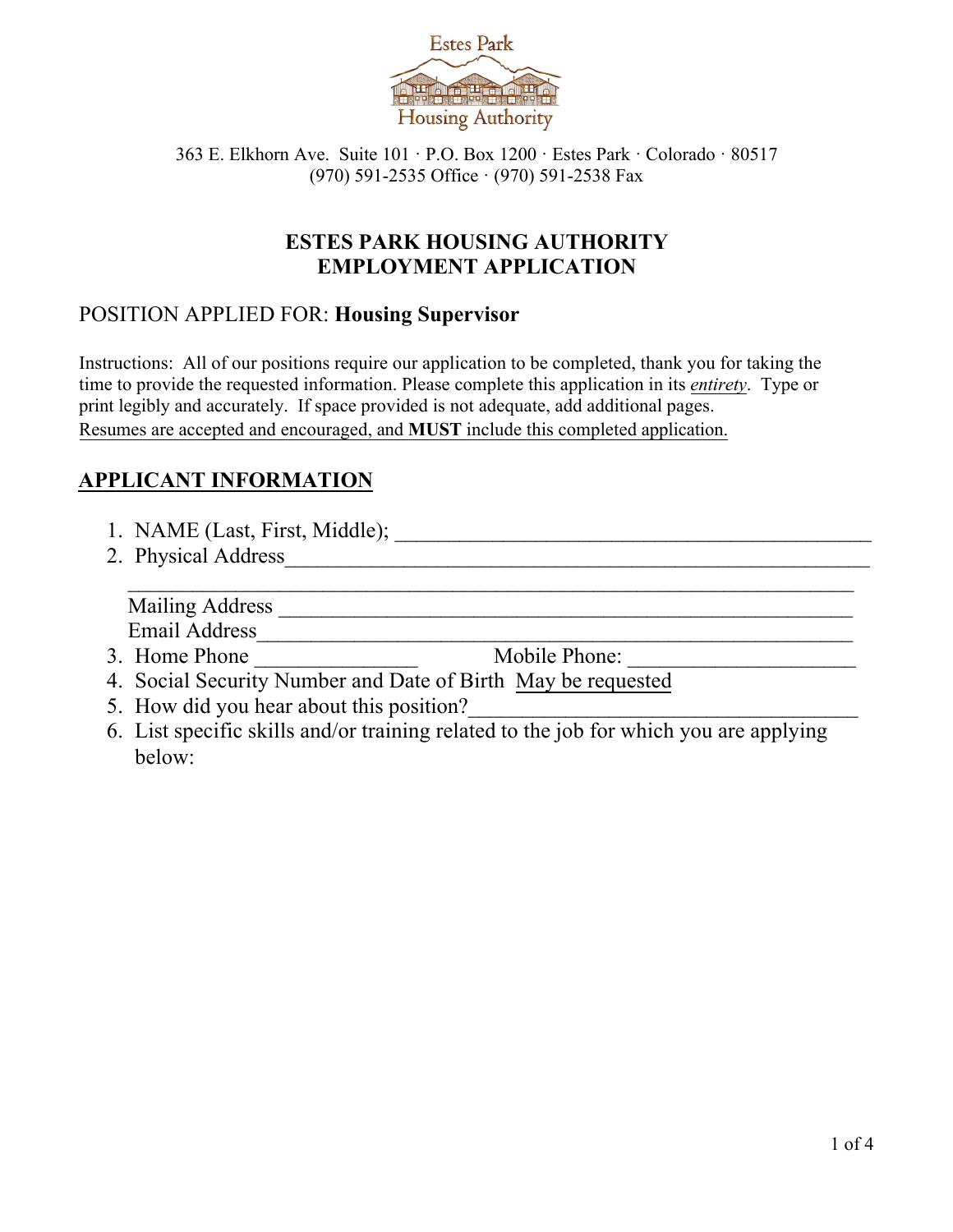## **EMPLOYMENT HISTORY**

Please list previous employers in consecutive order starting with your present or most recent employer. Please account the last five years, including military service and periods of unemployment. If additional space is needed, add an additional page. **Resumes may be used to supplement but not in place of the requested information.** 

| 1. Name and Address of Employer       |                                                           |  |  |  |
|---------------------------------------|-----------------------------------------------------------|--|--|--|
| $\text{Telephone} \#$                 | Supervisor:                                               |  |  |  |
|                                       |                                                           |  |  |  |
| Job Title:                            |                                                           |  |  |  |
|                                       | Duties:                                                   |  |  |  |
|                                       | May we contact your present employer? Reason for leaving: |  |  |  |
|                                       |                                                           |  |  |  |
|                                       |                                                           |  |  |  |
|                                       |                                                           |  |  |  |
|                                       | Job Title:                                                |  |  |  |
|                                       |                                                           |  |  |  |
|                                       |                                                           |  |  |  |
|                                       | 3. Name and Address of Employer                           |  |  |  |
|                                       |                                                           |  |  |  |
|                                       |                                                           |  |  |  |
| Job Title:                            |                                                           |  |  |  |
|                                       | Duties                                                    |  |  |  |
| May we contact your present employer? | Reason for leaving:                                       |  |  |  |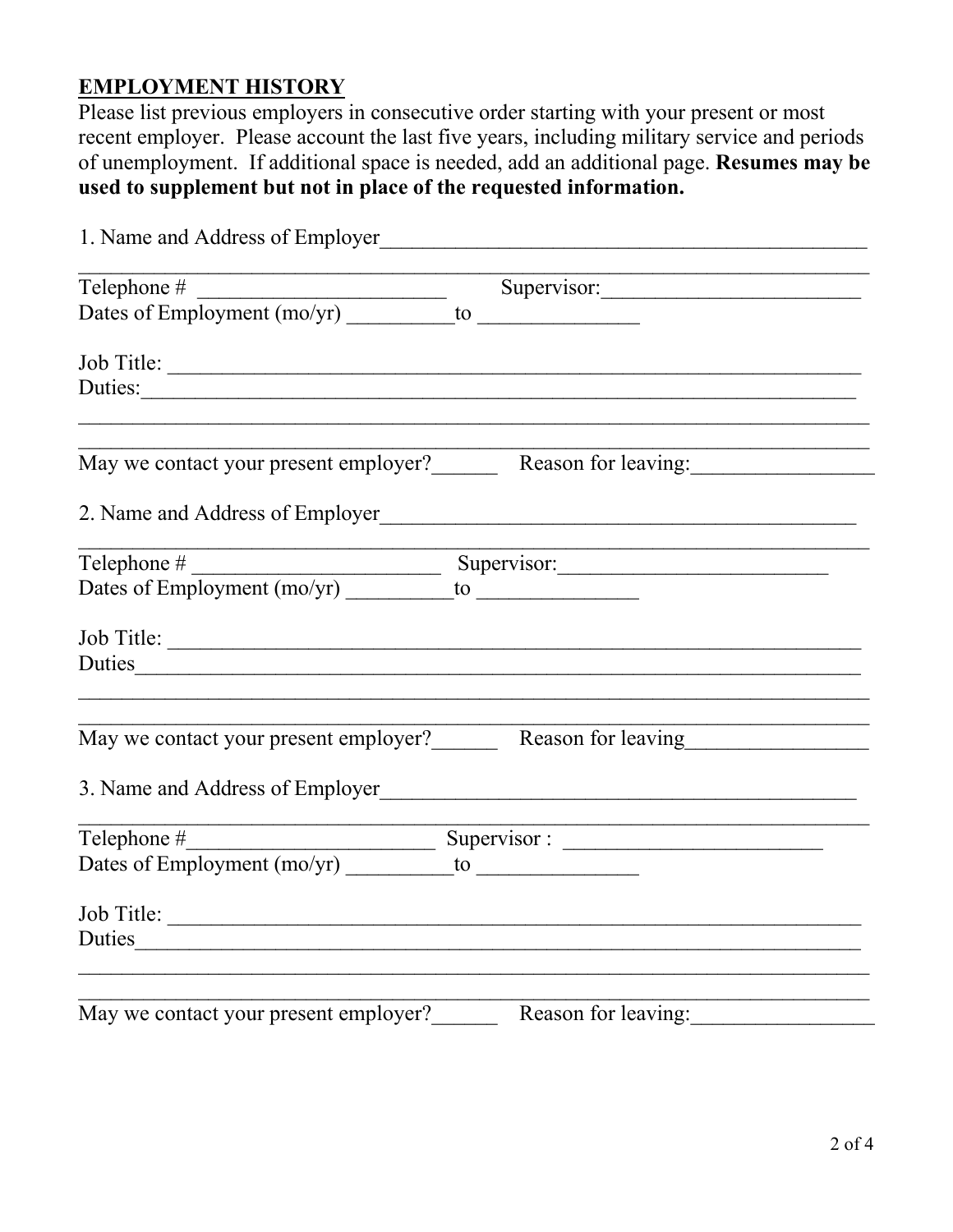# **EDUCATION AND EXPERIENCE**

| 1. High School: Name and Address                  |
|---------------------------------------------------|
|                                                   |
| Did you Graduate or obtain a GED?                 |
| 2. College: Name and Address                      |
|                                                   |
| Highest level (years or degree) obtained          |
| 3. Other vocational or Technical Schools attended |
|                                                   |
|                                                   |

#### **DRIVING RECORD (If hired, we will obtain a copy of your motor vehicle record)**

| Do you have a valid driver's license? |  | State:      |  |
|---------------------------------------|--|-------------|--|
| Number                                |  | <b>Type</b> |  |
| Exp Date<br>Any restrictions          |  |             |  |

## **PERSONAL CHARACTERISTICS**

Affirmative answers to this question do not automatically disqualify you for this position. Withholding information will be grounds for automatic disqualification. Have you ever been convicted of a felony, or any alcohol-related offense including Driving Under the Influence? \_\_\_\_\_\_\_\_\_\_\_\_\_\_\_\_\_ If yes, explain in detail including dates and type of violation and city and state.